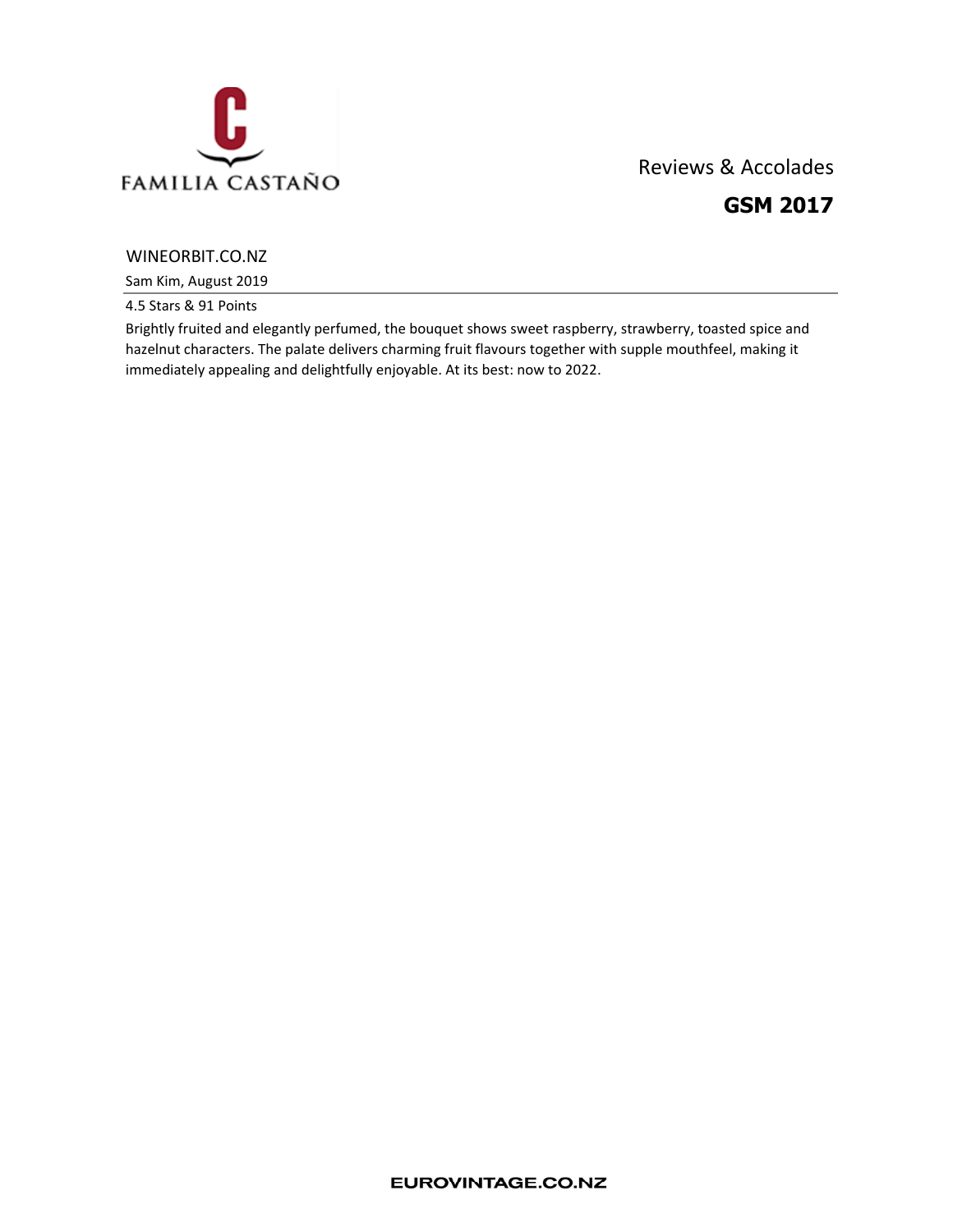# PUBLICATION OR WINE SHOW (IN CAPS)

Author (Publication only), Issue No, Date

Award, Rating or Medal Review text (for publications only)

## PUBLICATION OR WINE SHOW (IN CAPS)

Author (Publication only), Issue No, Date

Award, Rating or Medal Review text (for publications only)

## PUBLICATION OR WINE SHOW (IN CAPS)

Author (Publication only), Issue No, Date

Award, Rating or Medal Review text (for publications only)

### PUBLICATION OR WINE SHOW (IN CAPS)

Author (Publication only), Issue No, Date Award, Rating or Medal Review text (for publications only)

### PUBLICATION OR WINE SHOW (IN CAPS)

Author (Publication only), Issue No, Date Award, Rating or Medal Review text (for publications only)

#### PUBLICATION OR WINE SHOW (IN CAPS)

Author (Publication only), Issue No, Date

Award, Rating or Medal Review text (for publications only)

## PUBLICATION OR WINE SHOW (IN CAPS)

Author (Publication only), Issue No, Date Award, Rating or Medal Review text (for publications only)

#### PUBLICATION OR WINE SHOW (IN CAPS)

Author (Publication only), Issue No, Date

Award, Rating or Medal Review text (for publications only)

PUBLICATION OR WINE SHOW (IN CAPS)

Author (Publication only), Issue No, Date